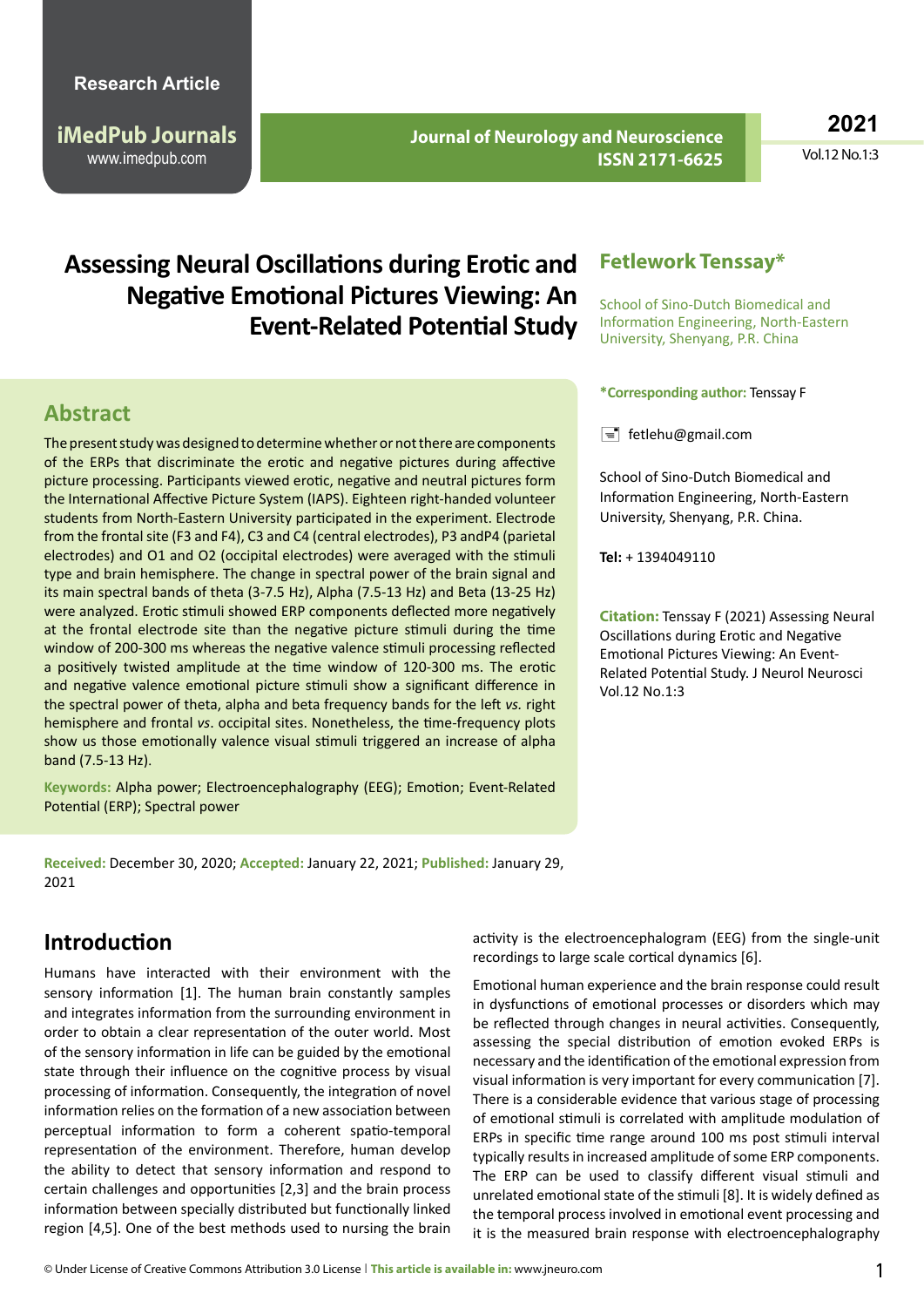that is the direct result of a specific event and the most widely used method in cognitive neuroscience research. Over the last 15 years, ERP has been used to investigate the neural mechanism underlying risk-related decision [9]. Therefore, to measure a change of scalp electrical activities towards the emotional content of visual stimuli, the brain event-related potential (ERP) is used. As Leuchs, et al., also explains, the ERP can be used to assess emotional conditioning and have numerous useful properties: ERP gives a direct and fast response of the central nervous system with an onset latency of around 300 ms. There are many investigations that used ERP techniques in human subjects for analyzing the time course with which various types of stimuli are processed [10-12]. N, P, and EPN (Early Posterior Negativity) were some of the reliable markers of the emotional processing from the ERP component [13].

The way the human brain relies on visual processing to underlying the neural oscillatory activity during the processing of erotic and negative valence emotional stimuli is to be explored. Therefore, the current study was designed to determine whether or not there are components of the ERPs that distinguish the erotic and negative pictures during affective picture processing. Participants viewed erotic, negative and neutral pictures form the International Affective Picture System (IAPS). We measured the ERP amplitude in accordance with the mean ERP topographies and amplitude. Investigation of such emotional states and their effect on ERP components and oscillatory rhythm can be processed by many toolboxes. From the freely available toolbox, we used EEGLAB and ERPLAB for analyzing ERP components during visual processing. Variation in latencies, frequencies based on topography and amplitude of those ERP components were analyzed. The pattern of oscillations for the three different frequency bands, theta (3- 7.5 Hz), alpha (7.5-13 Hz) and beta (13-25 Hz) associated with erotic and negative valence emotional stimuli responses were analyzed.

## **Materials and Methods**

### **Participants**

Eighteen right-handed volunteer students from North-Eastern University were recruited and participated in this experiment. We took samples from the university students and their age range was from 24 to 31 years. All of the participants were without any history of neurological or psychiatric disease. All the subjects were reported as normal hearing and normal/corrected-tonormal vision. Participants were asked to abstain from alcohol, drug use, caffeinated beverages, and food prior to attending the experiment. Detailed instructions about the experiment were given for the participant and all of them were given written informed consent at the beginning of the experiment. Then, participants were asked to perform an oddball paradigm of the erotic and negatively valence visual stimuli. All the participants have no idea about the content of the experimental stimuli when they perform the experiment.

### **Stimuli materials**

A total of 90 pictures were collected from the IAPS (International

Affective Picture System) [14] for the experiment. Of these images, 30 depicted erotic events (erotic depictions of heterosexual couples), 30 depicted neutral events (e.g., vegetation, household objects, and buildings), and 30 depicted negative events (e.g., wreckage, a snake, and a horrible face). The erotic, neutral, and negative pictures used for the current study were selected from IAPS (International Affective Picture System) [14]. The picturerating tasks were selected from the IAPS. The negative pictures had a low valence (≤4) and high arousal (≥6), neutral images had a moderate positive valence ( $\geq$  4 and 7.2) and low arousal (between 2 and 4) and erotic pictures had a high valence ( $\geq 5.24$ and 7.6) and high arousal (≥3.36 and 6.67) based on the IAPS score. The experimental Images with the highest arousal ratings from the negative and erotic picture categories as well as those with the lowest arousal ratings from the neutral category were selected. All the pictures used for the experiment were the same in size and brightness.

Erotic, negative, and neutral pictures were collected from the IAPS (International Affective Picture System) [14] were selected with the following catalog numbers. Erotic: 4001, 4002, 4005, 4006, 4007, 4008, 4071, 4150, 4220, 4225, 4233, 4311, 4325, 4500, 4510, 4559, 4604, 4619, 4625, 4626, 4628, 4641, 4643, 4645, 4650, 4653, 4660 4677, 4693, 4695 Neutral: 5201, 5210, 5215, 5220, 5250, 5220, 5600, 5725, 5726, 5780, 5833, 7002,7004, 7009, 7255, 7260, 7350, 7450, 7460, 7472, 7375, 7477, 7480,7489, 7495, 7500, 7505, 7508, 7530, 7950 Negative: 1019, 51114, 1300, 2691, 2694, 2695, 2704, 2780, 2800, 2811, 2981, 3019, 3059, 3100, 3168, 3185, 3219, 3225, 3280, 3300, 3310, 3500, 6520, 6540, 6550, 6563, 8400, 23522, 30051, 35501

#### **Experimental design and data collection**

Participants come to the laboratory and the application of the EEG experiment was briefly explained, after this activity written informed consent was obtained. Before the EEG data collection began, the picture rating task was described. The electrodes were fitted into an elastic cap following the international 10-20 system. Two separate electrodes were used as ground electrodes and four additional electrodes, placed near the outer canthi of the eyes and above and below the right eye, measured horizontal and vertical eye movements (Electro-Oculogram, EOG).

The task was presented with STIM 2 software and displayed on a 21-inch computer LCD screen with a full resolution of 1280 × 1024 pixels at a distance of around 80 cm. The inter-stimuli interval of the experiment was 1000 ms and each stimulus was seen for 2000 ms. EEG was recorded from 32 Ag/AgCl BioSemi active electrodes (BioSemi, Inc., The Netherlands) at a sampling rate of 1000 Hz during a visual oddball paradigm based on an international 10-20 system. Participants responded with a keyboard for the target stimuli pictures. The picture stimuli were presented in to three blocks. Order of the picture stimuli within each block was random for every participant and the order in each block was counterbalanced across participants.

To examine signal distribution across the scalp, the data were averaged into a frontal (F3, F4), central (C3, C4), parietal (P3, P4) and the occipital (O1, O2) electrode clusters **(Figure 1)**.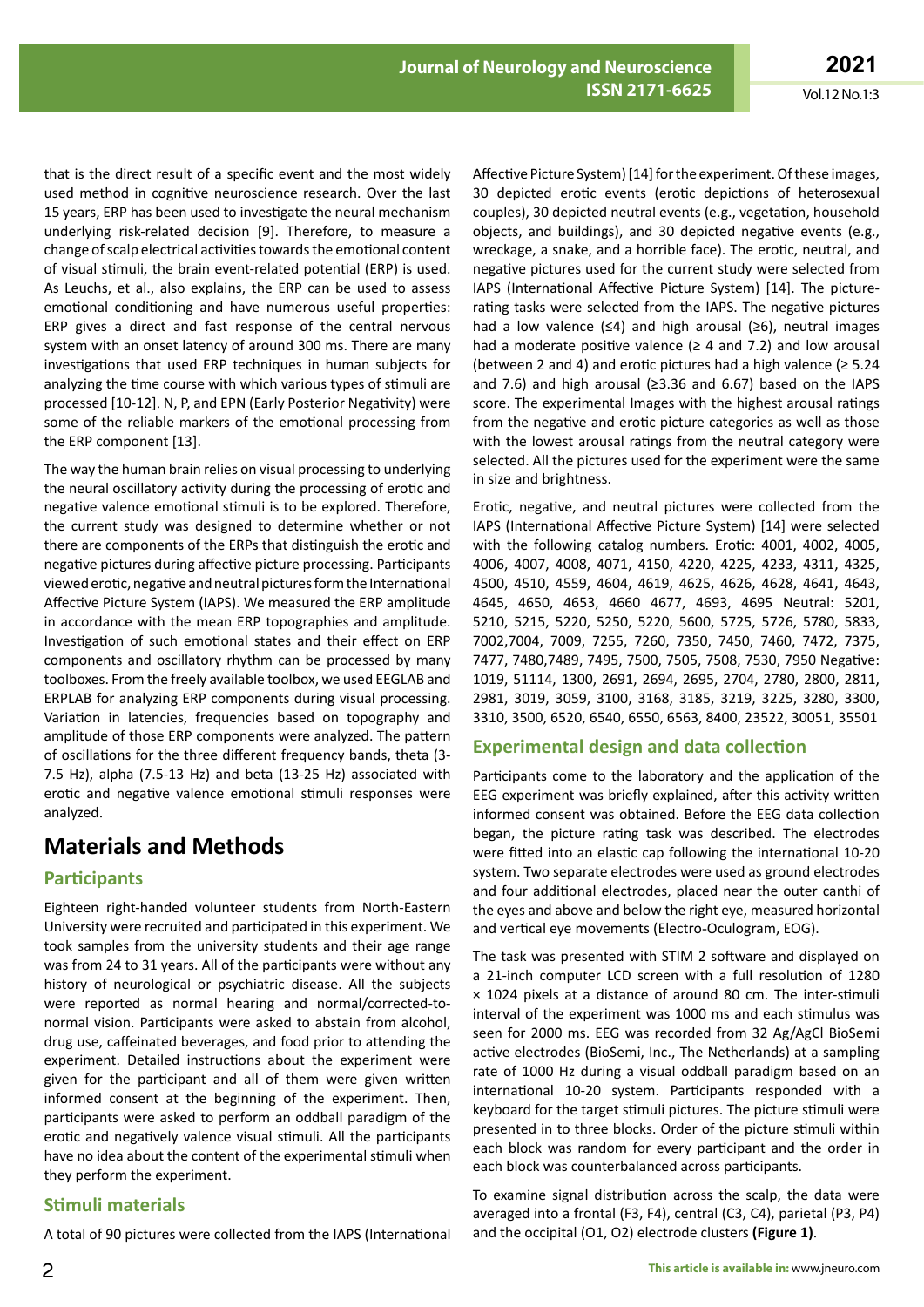



#### **Pre-processing and Epoch extraction**

EEGLAB and ERPLAB were used for the data processing and detection of ERP components [15]. The EEG signals collected from the experimental conditions were imported into EEGLAB software to extract epochs. The continuous EEG data were assigned based on electrode coordinates, re-referenced to Cz and, after removing linear trends, filtered with separate hamming window. We applied a band pass filter from 0.1 to 40 Hz by using the ERPLAB toolbox. Data epochs with high artifacts were removed with visual inspection and then the independent component analysis was performed for feature extractions. The epochs were covered a time interval from -100 to 600 ms (pre and post stimuli interval). The cleaned EEG epochs were processed by ERP Lab for further analysis. For each condition, the averaged ERP was computed for both erotic and horrible picture stimuli. The data entered in a repeated measure ANOVA with respect to channels and three conditions (erotic, neutral, and horrible). The mean percentage of valid epochs for the relevant electrodes was 92%. The change in spectral power of the brain oscillation and its main spectral bands of theta (3-7.5 Hz), alpha (7.5-13 Hz) and beta (13- 25 Hz) were analyzed for all affective stimuli.

#### **ERP and spectral power analysis**

ERP and spectral power analysis were performed to evaluate the effect of erotic and negative emotional pictures on the electrical activity of the human brain. Cleaned and filtered EEG data epoch (form -100 to 600ms) was taken for further analysis. The mean value of the ERP amplitude (P2, N2, P3, and EPN) and the spectral power were interred into statistical analysis with a hemispheric difference (left *vs.* right) and (frontal *vs.* occipital). The ERP components (i.e., N2, P2, N3, P3, and EPN components) were taken as a dependent factor and erotic and negative valence emotional stimuli as independent factors for the statistical analysis. Thus, mean amplitude was interred into a statistical analysis and comparison was done between each brain hemispheres. In addition, the statistical analysis of spectral

power was analyzed in terms of each frequency bands (i.e., theta, alpha and beta bands).

### **Results**

### **Behavioral performance**

The response time and percentage of correct response (accuracy rate) were compared across all trial type. The participants were faster to judge emotional pictures (especially the erotic pictures) than the neutral images. Female subjects were more accurate for the negative emotional pictures than male subjects (96% *vs.* 93%). The female participants also have a faster reaction time for the negative scene than the male participants. When we compare across conditions, the accuracy and the reaction time was slower for erotic picture stimuli than the negative pictures. According to Grass et al., emotionally negative stimuli can initiate a rapid response than the neutral one [16]. The behavioral results of the current study show that male participants were faster and accurate when the erotic pictures were displayed while females were slow in response time but high in response accuracy for the negative emotional pictures **(Figure 2)**.

#### **ERP analysis**

The brain event-related potential (ERP) and neural oscillations during erotic and negative valence emotional stimuli were analyzed. ERP have been widely used to examine the time course of neural activity associated with affective picture processing [17,18] and it is the most effective method. Electrode voltage from F3 and F4 (frontal electrodes), C3 and C4 (central electrodes), P3 and P4 (parietal electrodes) and O1 and O2 (occipital electrodes) were averaged with the stimuli type and brain hemisphere (left *vs.* right and frontal *vs.* occipital. ERP amplitude was measured in accordance with the mean ERP topographies (in terms of time and frequency analysis). The ERP component with the time window of P2 (150-275 ms), N2 (200-270 ms), P3 (350-500 ms), and EPN (120-200 ms) were analyzed. The EPN was analyzed at the occipital area (O1, O2 and O2) with a time window of 120-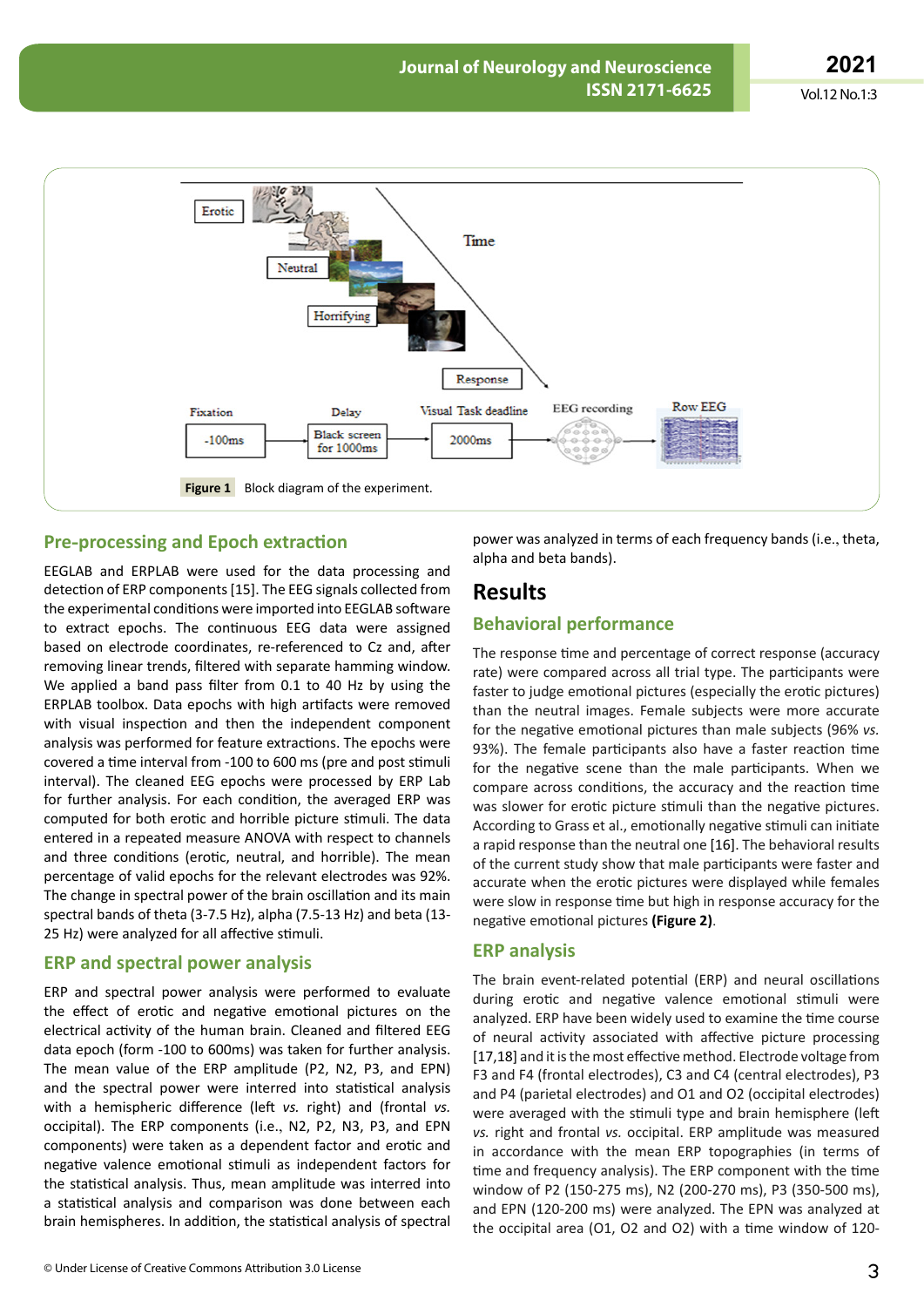

200 ms while the N2 amplitudes were identified at the frontal electrodes (F3, Fz and F4) at the latency range of 200-270 ms.

According to Freunberger et al., P2 is related to attention, and memory, it varies at a latency between 150-275 ms [19]. Erotic stimuli showed more negatively deflated amplitude at all brain sites than the negative valence picture stimuli during P2 latencies. There is a high pick amplitude around 175 ms for the two conditions, the erotic stimuli exhibited shorter latency with a high P2 pick amplitude than the negative picture stimuli. While the parietal electrodes (P3, Pz, and P4) showed positively deflected ERP waveforms at the time window of 100-300 ms for horrible pictures. Here, erotic pictures elicited a negatively deflected amplitude at the time window of 60-120 ms and 250-300 ms. Likewise, a negative picture also elicited a negatively deflected amplitude at the time window of 60-120 ms. The statistical analysis showed as the ERP waveforms for an erotic stimuli trials deflected more negatively than those on horrible over at the range of parietal electrode sites (p=0.002) and at occipital electrode sites (p=0.02) during the P1 time-window (80-120ms). During the N2 (200-270ms) time-window, the main effect of emotional expression persisted with a high amplitude (p=0.05). The N2 amplitude was associated with attention history and the effect was independent of emotion. In addition to the association with attention control enhanced N2 was also observed in situations where attention was directed to novel stimuli.

The current study shows there is an association of P3 amplitude with the emotional valence and brain sites. The amplitude of P3 was low for the erotic picture stimuli than the negative valence emotional stimuli at all brain regions except the frontal sites **(Figure 3)**. Nevertheless, the central region of the brain shows a significant difference in P3 amplitude. According to Lapsekili et al., task-related cognitive processes like attention are related to P3 and it measures the process of memory and attention of the neural activity [20]. The P3 analysis is done in terms of amplitude and latencies which indicates attention and speed of classification of the given stimuli. A reduced amplitude and prolonged latency of P3 indicated cognitive function disorders. The brain network property or network efficacy is correlated with large P3 amplitude evoked in the P3 task [21]. Thus, there is a decrease in P3 amplitude during the visual processing of the current study which indicates a decrease in the neural efficacy. In addition,

early posterior negativity (EPN) amplitude for similar conditions might reflect more allocation of attentional resources during emotional processing. And the change in EPN amplitude could help to understand the role of emotional information during the early attentional process. So, here we tried to interpret the role of affective contextual effect on the emotional influence of the particular stimuli processing and its ERPs correlates. As shown in **Figure 3**, erotic pictures can prompt higher amplitude of EPN than the horrible stimuli. While negative pictures processing shows a positively deflation from 100 ms but there is no switching effect obtained at the occipital electrode sites.

The time-specific response and phase synchronization of the brain activity is dependent on ERP averaging measures. The result of the current study showed that when we are exposed to emotional (but different in arousal and valence) stimuli, there is an enhancement of N1 of the post stimuli onset and an N3 was elicited within the time window of 250-350. As the topographical plot in **Figure 3** showed erotic stimuli show a more pronounced power than the negative stimuli except for the P3 component. The occipital brain site showed a high power when the participants were exposed to negative valence stimuli. EPN is one of the ERP components that we have seen here, but there is no significant difference between the negative and positive valence emotional stimuli.

The topographic plot of the P3 showed a higher power as shown in **Figure 4**. T-test results also revealed negative valence pictures showed a significant main effect (P<0.01) which indicates a negative picture elicited a greater late positive potential than the erotic stimuli. Nonetheless, the ANOVA result tells us the erotic picture induces a higher amplitude for all selected electrode than the horrible pictures. Simple effect analysis suggests that for the left active electrodes, horrible pictures induced larger P3 amplitude than the erotic picture but not significantly. The same thing happens for the right electrodes too. While the central groups revealed a difference in the amplitude of P3.

#### **Change in spectral power**

Electroencephalographic analysis of spectral power plays a predominant roll in the recognition of emotion to reflect activity differences among multiple brain regions [21]. The positive and negative valence emotional picture stimuli show a significant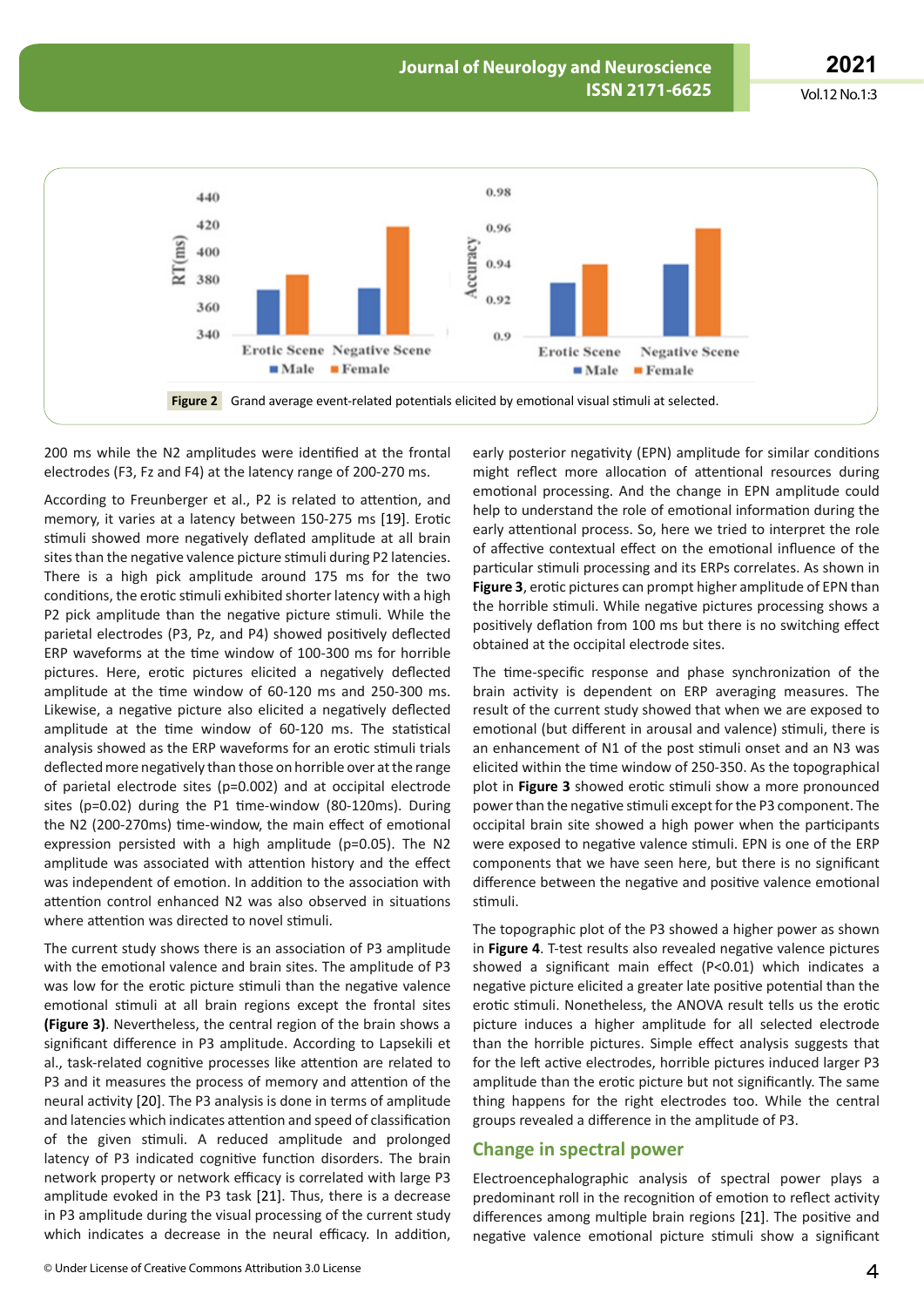



difference in the spectral power of theta, alpha and beta frequency bands for the left *vs.* right hemisphere and frontal *vs.* occipital sites. Nonetheless, the time-frequency plots show us the visual stimulus triggered an increase of alpha band (7.5- 13 Hz) during an emotional picture processing. Meanwhile, the alpha power was concentrated at the occipital area during the negative valence picture processing and at the fronto-central and parito-occipital area during the processing of positive valence pictures. Although a decrease of theta band power (4-7.5 Hz) was observed. A low theta power was induced in the frontal area during negative picture processing. Similarly, a relatively low beta power was observed at the left hemisphere as shown in **Figure 5**. The power distribution on the topographical plot showed that there is a typical local maximum of the alpha frequency band as compared to theta and beta bands.

(p<0.05). Theta band activity peaked when participants view the horrible picture stimuli. The parioto-occipital electrodes revealed low suppression with emotion (p<0.01). Whereas the beta band activity showed no main effect for the emotional content of the stimuli both at the frontal or occipital area. But there is some spectral change that appeared to the left hemispheric position of the brain **(Figure 5)**. The ANOVA test showed that there is no significant interaction was observed between emotion and lateralization. The electroencephalographic power was highly reducing at beta frequency bands especially at the right hemisphere for both conditions.

### **Discussion**

The purpose of this study is to examine the neurological responses for emotional visual stimuli by using erotic and negative pictures. Our assumption was the processing of the erotic and negative

The fronto-central theta band activity showed a change in emotion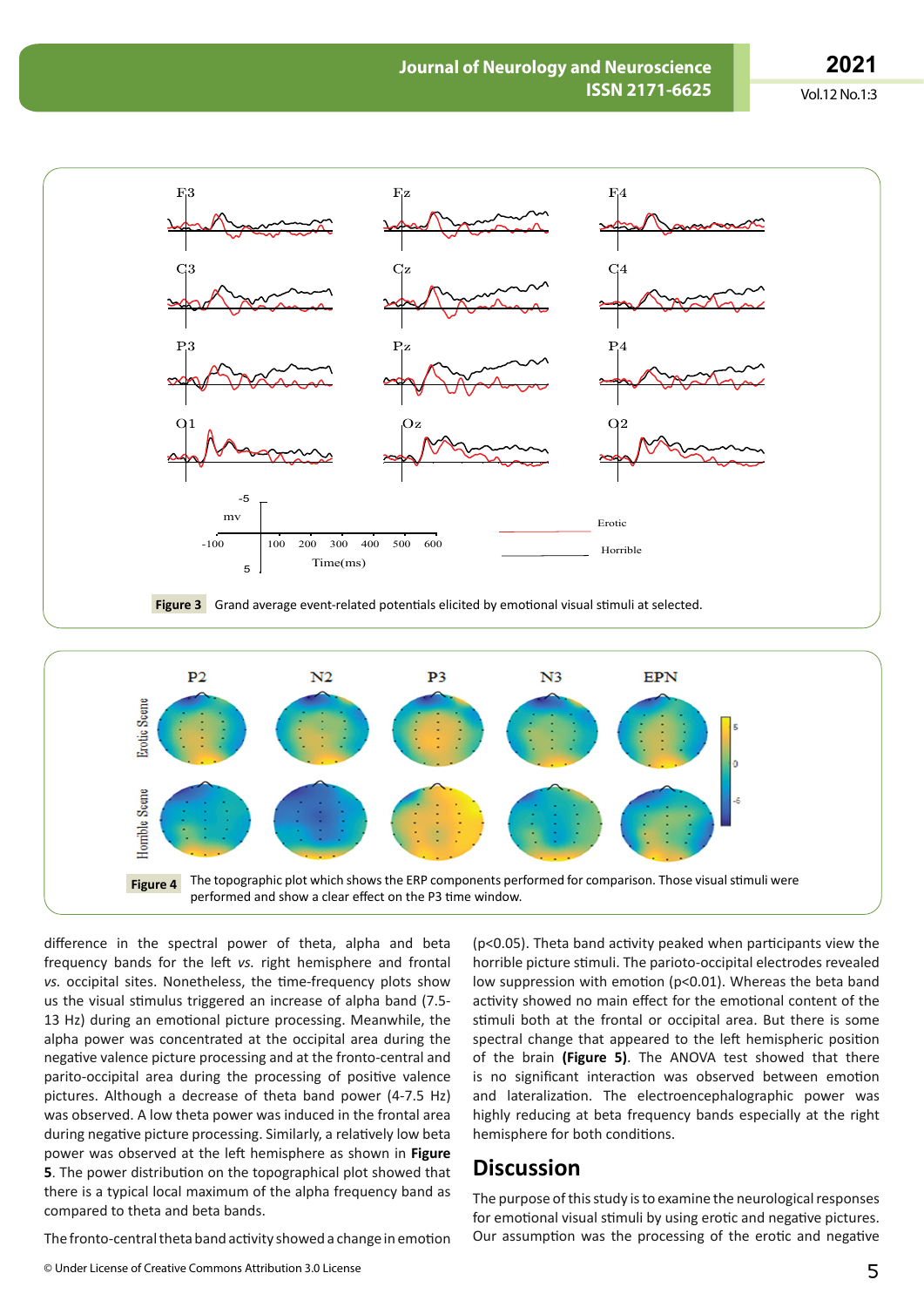

emotional stimuli varies on the latencies, amplitude and spectral power of the components. Emotional pictures were used widely as a stimulus in numerous researches but there is lack of standardization for erotic picture stimuli. Those visual stimuli might have an association between a numbers of psychological problems and sever impairment of neurological functions. Therefore, the aim of the present study was to use a set of erotic and negative emotional picture to understand weather there is an effect on neurological functions. Participant perception towards the stimuli as positive and negative can increase the motivational significance of the stimuli which leads to an enhanced brain response. Researchers showed that the reconfiguration of the brain network is related to once cognitive behavior [22,23]. The late visual processing is associated with late visual processing modulated by salience and attention [24]. **Figures 3 and 4** in the current study shows that a significant difference between erotic and negative emotional stimuli for P2, N2, P3, N3, and EPN. The differences in the processing of the given emotional stimuli were reflected by the latencies and amplitude of those ERP components. According to Paulmann. et al., the difference in the basic emotions can be differentiated during an early eventrelated potential (ERP) component and this difference in the amplitude of an EEG signal occurred by the difference of neural engagement in response and the degree of their synchronizations [25]. The current study also showed a significant difference between N1 and N2 ERP components. The occipital area showed a decrease in the amplitude of the late ERP components (i.e., N3 and P3 component). This is supported by Tracy et al., which shows that the LPP was smaller following negative interpretation at the posterior recording sites while larger at the anterior (frontal) sites [26]. When we see the reaction time, reaction time is influenced by emotional valence and the positive valence emotional stimuli elicited high amplitude within a shorter time range. This result is supported by Schocht and Sommer [27]. They described that positive valence emotional stimuli have shortened reaction time than that of the negative valence emotional stimuli.

The spectral analysis of the current study showed that alpha power is more prominent and showed a typical hemispheric lateralization effect when participants viewed erotic pictures. As indicated by the periodic visual stimulation during an EEG study can probe a frequency-specific brain activity [28,29]. For this study, alpha power was prominent for both conditions but higher for erotic stimuli. The presence of high alpha power indicates that there is lower cortical excitability and predicted decreased stimulus detection. In addition to this, the parietooccipital alpha-band power is linked with the perceptual process [30] and some recent studies suggested that alpha-band can be synchronized to the visual stimulation [31]. Another study also describes as the posterior alpha oscillations were suppressed in the presence of visual input [32] the existing study showed that there is a suppression of alpha oscillation when participants view an erotic scene. Negative valence emotional stimuli showed a higher alpha oscillation at the occipital area and according to Ruzzoli and Faraco the appearance of alpha-band at the posterior parietal cortex is also related to special attention shift of different sensory modes, whereas the occipital alpha band is related with preparatory attentions [33,34].

## **Conclusion**

Different researches on human emotional stimuli processing has been conducted to understand how the human brain react with them and how it functions during processing. We analyzed the influence of erotic and negative valence emotional stimuli processing and its correlation with the ERP component. Our ERP analysis revealed that there is a significant difference between a negatively and positively valence emotional stimuli in the case of time window, amplitude and spectral power and it is because the affective context of the emotional stimuli can influence the nature of the ERP components.

## **Ethical Consent**

Healthy volunteer participants were recruited to attend the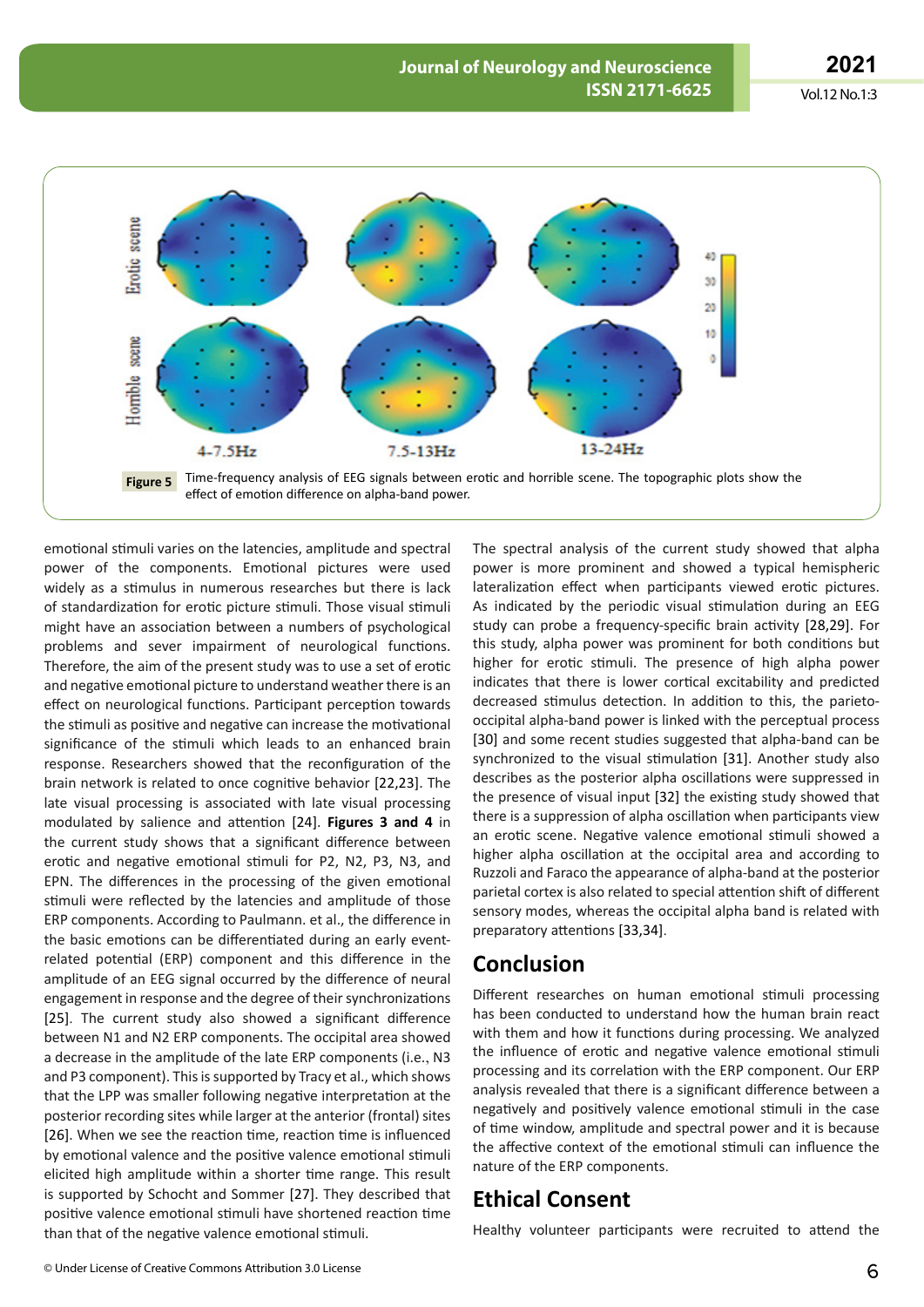EEG experiment. All participants filled an informed consent in accordance with the declaration of the Helsinki and agreed to perform the experimental paradigm.

## **Conflict of Interest**

We declare that, we don't have any significant computing interest

## **References**

- Kandel ER, Schwartz JH, Jessell TM, Siegelbaum S, Hudspeth AJ, et al. (2000) Principles of neural science. New York: McGraw-hill, NY, USA.
- 2 LeDoux J (2012) Rethinking the emotional brain. Neuron 73: 653- 676.
- 3 Tamietto M, De Gelder B (2010) Neural bases of the non-conscious perception of emotional signals. Nat Rev Neurosci 11: 697-709.
- 4 Bassett DS, Sporns O (2017) Network neuroscience. Nat Neurosci 20: 353-364.
- 5 Li F, Peng W, Jiang Y, Song L, Liao Y, et al. (2019) The dynamic brain networks of motor imagery: time-varying causality analysis of scalp EEG. Int J Neural Syst 29: 1850016.
- 6 Sauseng P, Griesmayr B, Freunberger R, Klimesch W (2010) Control mechanisms in working memory: a possible function of EEG theta oscillations. Neurosci Biobehav Rev 34: 1015-1022.
- 7 Kotz SA, Kalberlah C, Bahlmann J, Friederici AD, Haynes JD (2013) Predicting vocal emotion expressions from the human brain. Hum Brain Mapp 34: 1971-1981.
- 8 Zhao J, Meng Q, An L, Wang Y (2019) An event-related potential comparison of facial expression processing between cartoon and real faces. PloS One 14: e0198868.
- 9 Chandrakumar D, Feuerriegel D, Bode S, Grech M, Keage HA (2018) Event-related potentials in relation to risk-taking: A systematic review. Front Behav Neurosci 12: 111.
- 10 Hofmann MJ, Kuchinke L, Tamm S, Võ ML, Jacobs AM (2009) Affective processing within 1/10th of a second: High arousal is necessary for early facilitative processing of negative but not positive words. Cogn Affect Behav Neurosci 9: 389-397.
- 11 Rellecke J, Palazova M, Sommer W, Schacht A (2011) On the automaticity of emotion processing in words and faces: eventrelated brain potentials evidence from a superficial task. Brain Cogn 77: 23-32.
- 12 Kissler J, Herbert C (2013) Emotion, Etmnooi, or Emitoon?–Faster lexical access to emotional than to neutral words during reading. Biol Psychol 92: 464-479.
- 13 De Cesarei A, Loftus GR, Mastria S, Codispoti M (2017) Understanding natural scenes: Contributions of image statistics. Neurosci Biobehav Rev 74: 44-57.
- 14 Lang PJ (2005) International affective picture system (IAPS): Affective ratings of pictures and instruction manual. Technical report.
- 15 Makeig S, Debener S, Onton J, Delorme A (2004) Mining eventrelated brain dynamics. Trends Cogn Sci 8: 204-210.
- 16 Grass A, Bayer M, Schacht A (2016) Electrophysiological correlates of emotional content and volume level in spoken word processing. Front Hum Neurosci 10: 326.

that might have influenced the performance and presentation of the work described here.

## **Acknowledgement**

We gratefully acknowledge the financial support from the National Key R and D Program of China (2017YFB1300300).

- 17 Weinberg A, Hajcak G (2010) Beyond good and evil: the time-course of neural activity elicited by specific picture content. Emotion 10: 767-782.
- 18 Briggs KE, Martin FH (2009) Affective picture processing and motivational relevance: arousal and valence effects on ERPs in an oddball task. Int J Psychophysiol 72: 299-306.
- 19 Freunberger R, Klimesch W, Doppelmayr M, Höller Y (2007) Visual P2 component is related to theta phase-locking. Neurosci Lett 426: 181-186.
- 20 Lapsekili N, Uzun Ö, Sütçigil L, Ak M, Yücel M (2011) Relationship between P300 findings and neurological soft signs in patients with first episode schizophrenia. Dusunen Adam 24: 167-174.
- 21 Li F, Yi C, Jiang Y, Liao Y, Si Y, et al. (2019) Different contexts in the oddball paradigm induce distinct brain networks in generating the P300. Front Hum Neurosci 12: 520.
- 22 Shine JM, Bissett PG, Bell PT, Koyejo O, Balsters JH, et al. (2016) The dynamics of functional brain networks: integrated network states during cognitive task performance. Neuron 92: 544-554.
- 23 Finc K, Bonna K, Lewandowska M, Wolak T, Nikadon J, et al. (2017) Transition of the functional brain network related to increasing cognitive demands. Hum Brain Mapp 38: 3659-3674.
- 24 Shitova N, Roelofs A, Coughler C, Schriefers H (2017) P3 event-related brain potential reflects allocation and use of central processing capacity in language production. Neuropsychologia 106: 138-145.
- 25 Paulmann S, Bleichner M, Kotz SA (2013) Valence, arousal, and task effects in emotional prosody processing. Front Psychol 4: 1-10.
- 26 Dennis TA, Hajcak G (2009) The late positive potential: a neurophysiological marker for emotion regulation in children. J Child Psychol Psychiatry 50: 1373-1383.
- 27 Schacht A, Sommer W (2009) Time course and task dependence of emotion effects in word processing. Cogn Affect Behav Neurosci 9: 28-43.
- 28 Sharon O, Nir Y (2018) Attenuated fast steady-state visual evoked potentials during human sleep. Cereb Cortex 28: 1297-1311.
- 29 Zhang Y, Guo D, Yao D, Xu P (2017) The extension of multivariate synchronization index method for SSVEP-based BCI. Neurocomputing 269: 226-231.
- 30 Gulbinaite R, Van Viegen T, Wieling M, Cohen MX, Van Rullen R (2017) Individual alpha peak frequency predicts 10 Hz flicker effects on selective attention. J Neurosci 37: 10173-10184.
- 31 Notbohm A, Herrmann CS (2016) Flicker regularity is crucial for entrainment of alpha oscillations. Front Hum Neurosci 10: 503.
- 32 Park JL, Dudchenko PA, Donaldson DI (2018) Navigation in real-world environments: new opportunities afforded by advances in mobile brain imaging. Front Hum Neurosci 12: 361.